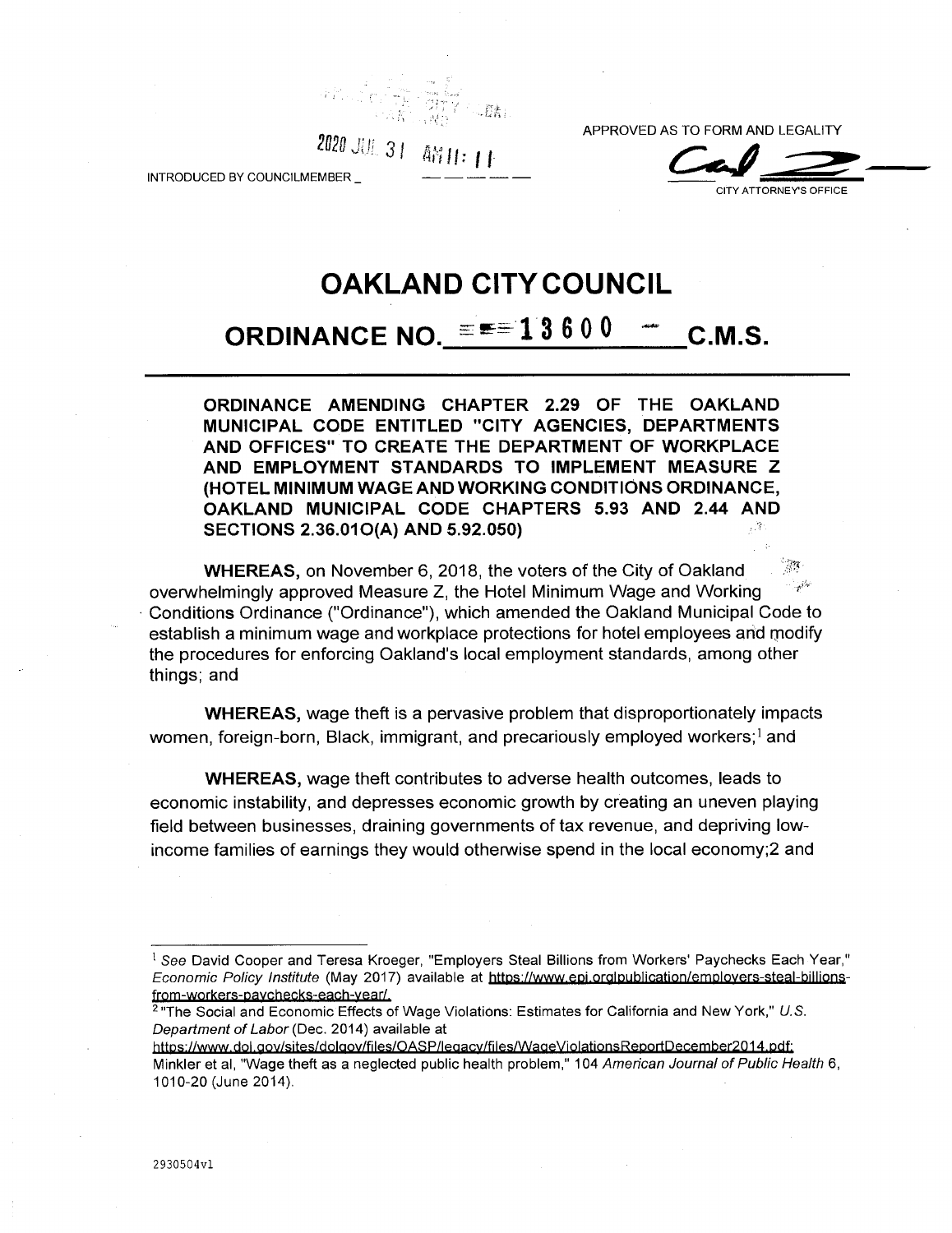**WHEREAS,** objectives of progressive local employment policies .include reducing unemployment, bringing quality jobs to disadvantaged communities, and ensuring that all residents share in economic development;<sup>3</sup> and

**WHEREAS,** there is a national trend to strengthen worker protections at the local level, and cities and counties with dedicated offices of labor standards enforcement have proven records of success in improving compliance, redressing labor violations, and recovering stolenw ages<sup>4</sup>; and

**WHEREAS,** the City of Oakland's Division of Contracts and Compliance is a division of the City Administrator's office that performs critical functions, such as providing business assistance and managing contract administration for the City; and

**WHEREAS,** the Division of Contracts and Compliance has been managing enforcement of Measure FF, the City's Minimum Wage, Sick Leave, and Other Employment Standards Ordinance since 2014, and Measure Z, the Hotel Minimum Wage and Working Conditions Ordinance since 2018, in addition to its other responsibilities; and

**WHEREAS,** the establishment of a new and independent City department, the Department of Workplace and Employment Standards, operating under the leadership of a single Director, devoted exclusively to the enforcement of City of Oakland workplace and employment standards, would enable the City to enforce such standards in a more vigorous and comprehensive manner; and

**WHEREAS,** the Department of Workplace and Employment Standards will work to protect the rights of workers and engage in strategic enforcement actions, investigations, and audits with the goal of achieving industry-wide compliance in targeted sectors where violations rates are high and workers are less able to exercise their legal rights; and

**WHEREAS,** the Department of Workplace and Employment Standards shall enforce Chapter 2.28 ("Living Wage Ordinance"); Chapter 2.36 ("Worker Retention at Large:-Scale Hospitality Business Ordinance"); Chapter 5.92 ("City Minimum Wage, Sick Leave, and Other Employment Standards"); Chapter 5.93 ("Hotel Minimum Wage and Working Conditions"); Prevailing Wage Resolution (Resolution No. 57103 C.M.S.), Local Employment Program (Part IV of the Local and Small Local Business Enterprise Program, Resolution No. 69687 C.M.S., as amended and codified by Ordinance No.

<sup>3</sup> Laura Wolf-Powers et al., "Building in Good Jobs," *Pratt Center for Community Development and NYC Employment* & *Training Coalition* (Dec. 2006) available at [https://repositorv.upenn.edu/cplan](https://repositorv.upenn.edu/cplan_papers/42/) papers/42/. 4 *When Mandates Work: Raising Labor Standards at the Local Level,* edited by Michael Reich et. al (Berkeley: University of California Press, 2014).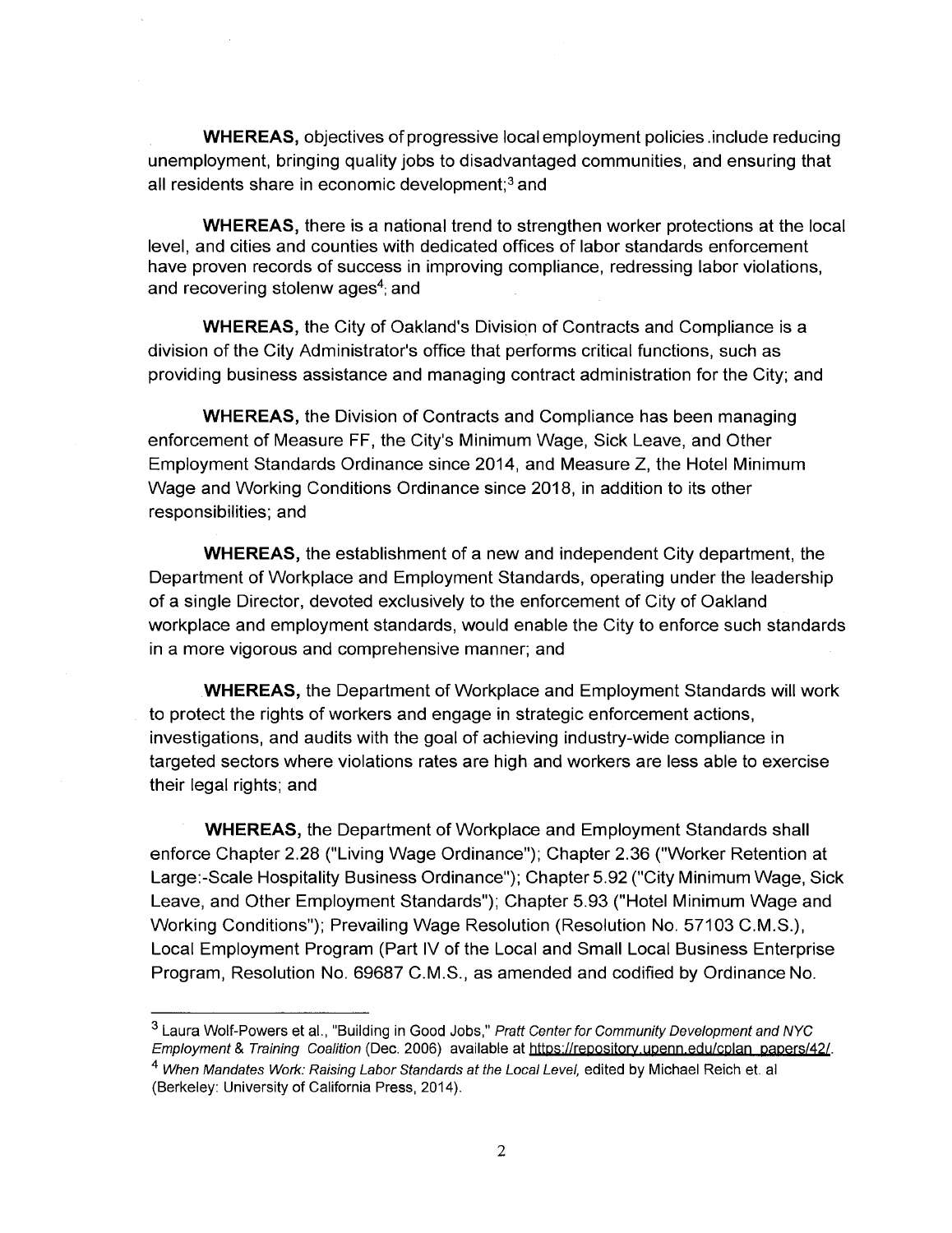12389 C.M.S., and as subsequently amended), and Fifteen (15) Percent Apprenticeship Program (Resolution No. 74762 C.M.S.), and shall carry out such additional duties and functions as assigned by the City Administrator, or by Charter, ordinance, or City Council resolution; and

**WHEREAS,** the guiding principles of the Department of Workplace and. Employment Standards will be informed by best practices in labor standards enforcement; and

**WHEREAS,** the Department of Workplace and Employment Standards will seek input from labor standards enforcement experts, labor unions, and community-based organizations that work closely with workers to help shape its strategic priorities, and partner with such entities to track on-the-ground developments and workplace and wage standards compliance in key industries, and conduct education and outreach; and

**WHEREAS,** the Department of Workplace and Employment Standards will coordinate with other City Departments as needed and seek partnerships with outside agencies, such as the California Department of Labor Standards Enforcement, to aid its enforcement efforts; and

**WHEREAS,** the Department of Workplace and Employment Standards will provide periodic reports, including to City Council, regarding the results of its enforcement efforts; and

**WHEREAS,** Chapter 2.29.010 of Oakland Municipal Code requires that all departments in the City "function under the leadership of a single Director"; and

**WHEREAS,** the City Council, in its FY 2019-2021 budget, allocated \$336,004 in funding to hire a Chief Enforcement Officer to lead the Department and its related enforcement activities, see Oakland .City Council Resolution No. 87759, p. 7; and

**WHEREAS,** the City Administrator intends to immediately begin the recruitment process for a qualified Chief Enforcement Officer capable of leading the Department of Workplace and Employment Standards and implementing bold and effective enforcement strategies; and

**WHEREAS,** The Chief Enforcement Officer shall serve as "department head" within the meaning of Article IX of the City Charter, subject to the direction of the City Administrator; and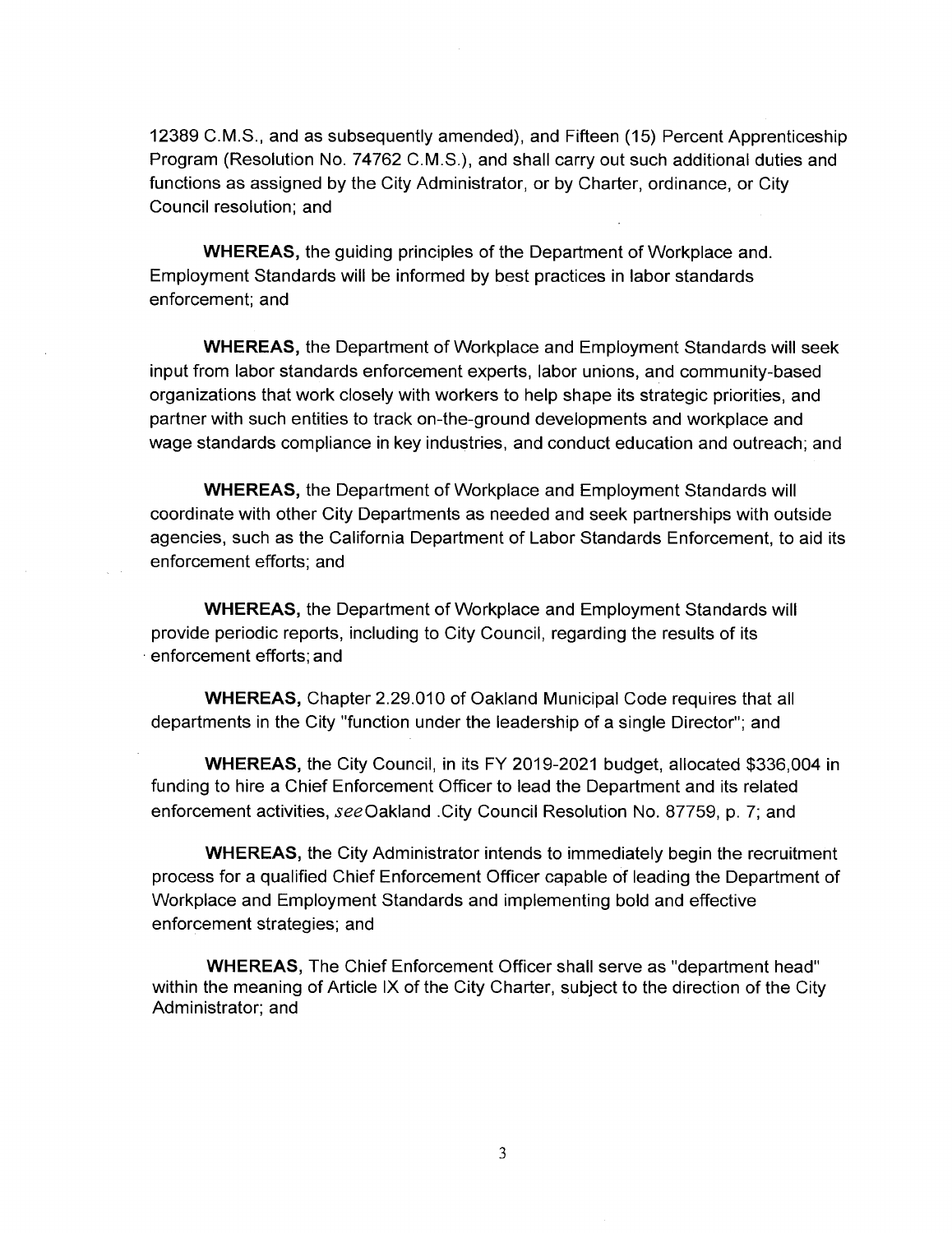**WHEREAS,** the specialized nature of labor standards enforcement requires the focused attention of a leader who can implement bold strategies and build strong working relationships with workers, community-based organizations, and other governmental agencies; and

**WHEREAS,** the leader of a labor standards office should have a background in and demonstrated commitment to worker advocacy, and experience working collaboratively with community-based organizations, labor unions and government agencies, and knowledge of labor standards, wage and hour compliance, employment law and public policy; and

**WHEREAS,** the Department of Workplace and Employment Standards will provide an opportunity to strengthen and elevate Oakland's labor standards enforcement efforts to the benefit of working families; and

**WHEREAS,** Section 600 of the Charter of the City of Oakland provides that the City Council shall by ordinance provide the form of organization through which the functions of the City under the jurisdiction of the City Administrator are to be administered; and

**WHEREAS,** Chapter 2.29 of the Oakland Municipal Code is revised from time to time to change the City organizational structure; and

## **NOW, THEREFORE, THE CITY COUNCIL OF THE. CITY OF OAKLAND DOES ORDAIN AS FOLLOWS:**

**SECTION 1.** The City Council finds and determines the foregoing recitals to be true and correct and hereby adopts and incorporates them into this Ordinance.

**SECTION 2.** Oakland Municipal Code Chapter 2.29, which establishes the City of Oakland's organizational structure, is hereby amended to modify sections as set forth below; additions are indicated by underscoring and deletions are indicated by strike through type; portions of the Chapter not cited or not shown in underscoring or strike through type are not changed.

### 2.29.xxx - Department of Workplace and Employment Standards

There is established in the City government a Department of Workplace and Employment Standards which shall be under the supervision and administrative control of the City Administrator. The powers, functions and duties of said Department shall be those assigned, authorized and directed by the City<br>Administrator. The management and operation of the Department of Wo The management and operation of the Department of Workplace and Employment Standards shall be the responsibility of theChief Enforcement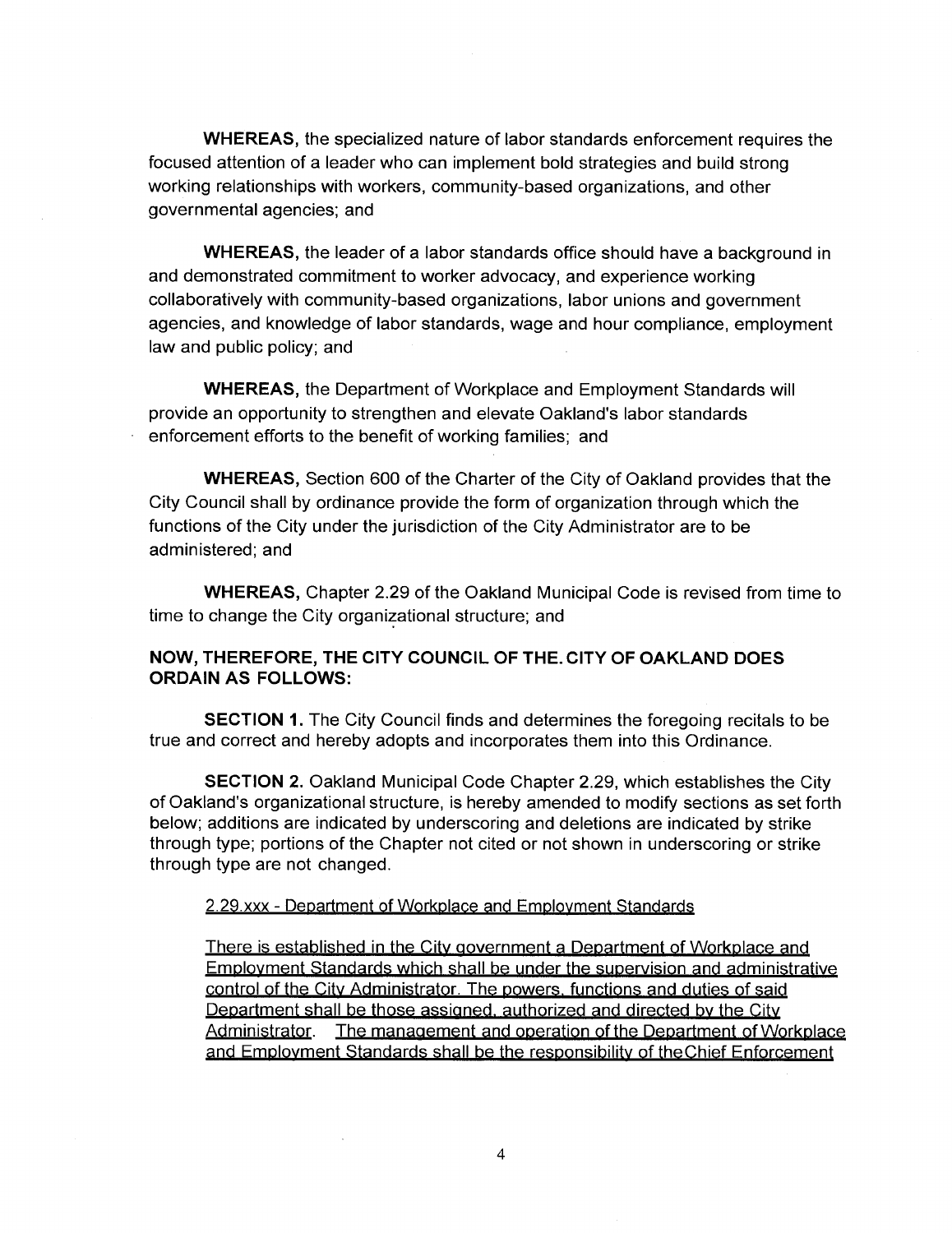Officer who shall serve as Director of said Department, subject to the direction of the City Administrator.

**SECTION 3. Severability.** If any section, subsection, sentence, clause or phrase of this Ordinance is for any reason held to be invalid or unconstitutional by decision of any court of competent jurisdiction, such decision shall not affect the validity of the remaining portions of the Chapter. The City Council hereby declares that it would have passed this Ordinance and each section, subsection, clause or phrase thereof irrespective of the fact that one or more other sections, subsections, clauses or phrases may be declared invalid or unconstitutional.

**SECTION 4. Effective Date.** This ordinance shall become effective immediately if it receives six or more affirmative votes; otherwise it shall become effective upon the . seventh day after final adoption.

IN COUNCIL, OAKLAND, CALIFORNIA,  $JUN 1 6 2020$ 

PASSED BYTHE FOLLOWING VOTE:

AYES - FORTUNATO BAS, GALLO, GIBSON MCELHANEY, KALB, REID, TAYLOR, THAO AND PRESIDENT KAPLAN

NOES-<sub>27</sub> ABSENT - *p* ABSTENTION - **j** 

ATTEST:

ASHA REED Acting City Clerk and Clerk of the Council ofthe City of Oakland, California

・しょだが Date of Attestation **/**

Introduction Date JUN <sup>0</sup> <sup>9</sup> *m*